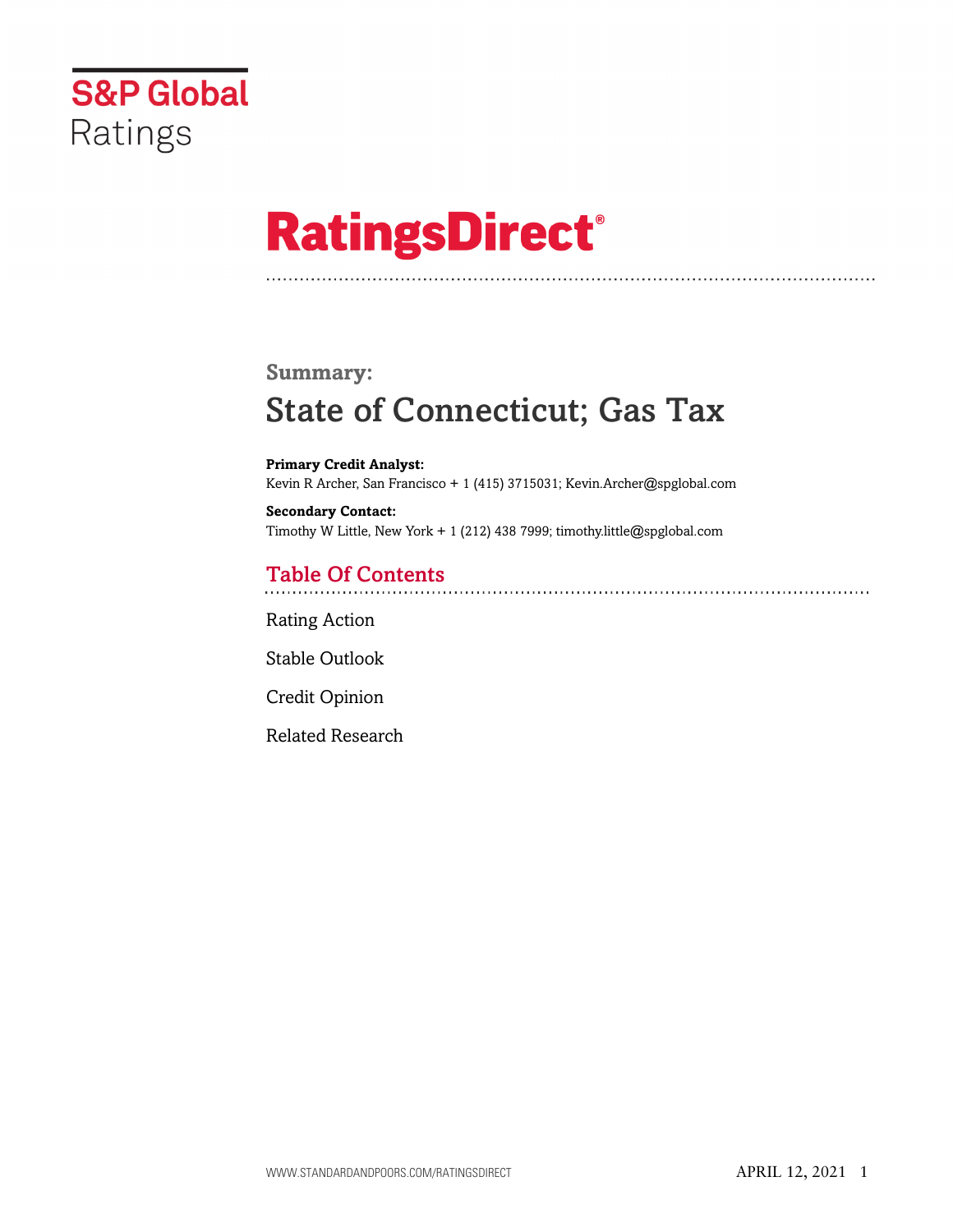# **Summary:** State of Connecticut; Gas Tax

| Credit Profile                                                                                 |              |            |  |  |
|------------------------------------------------------------------------------------------------|--------------|------------|--|--|
| US\$875.0 mil spl tax oblig bnds transp infrastructure purposes ser 2021A due 05/01/2041       |              |            |  |  |
| Long Term Rating                                                                               | $A+$ /Stable | New        |  |  |
| US\$145.23 mil spl tax oblig rfdg bnds transp infrastructure purposes ser 2021C due 01/01/2032 |              |            |  |  |
| Long Term Rating                                                                               | $A+$ /Stable | <b>New</b> |  |  |
| US\$11.61 mil spl tax oblig rfdg bnds transp infrastructure purposes ser 2021B due 12/01/2030  |              |            |  |  |
| Long Term Rating                                                                               | $A+$ /Stable | <b>New</b> |  |  |
| Connecticut GASTAX                                                                             |              |            |  |  |
| Long Term Rating                                                                               | $A+$ /Stable | Affirmed   |  |  |

# <span id="page-1-0"></span>Rating Action

S&P Global Ratings assigned its 'A+' rating to Connecticut's pro forma \$875 million series 2021A first-lien special tax obligation (STO) bonds, \$11.6 million series 2021B STO refunding bonds, and \$145.2 million series 2021C STO refunding bonds while also affirming its 'A+' rating on the state's first-lien STO bonds outstanding. The outlook is stable.

The rating is based on the application of our priority-lien tax revenue debt criteria (published Oct. 22, 2018 on RatingsDirect), which factors in both the strength and stability of the pledged revenues, as well as the general creditworthiness of the state as issuing obligor. The priority-lien rating on the STO bonds is limited to one notch above our view of Connecticut's creditworthiness (general obligation [GO] rating: A/Stable) and is constrained from going higher unless there is an improvement in the state GO rating. In our view, the STO bonds do not benefit from limited scope of operations or extraordinary expenditure flexibility of the obligated entity, despite strong revenue coverage of debt service, while we believe pledged revenues could have exposure to operating risk of the state in the event of a distress situation.

The 2021A bonds are being issued to finance various projects of the state's transportation infrastructure program, the 2021B bonds are being issued to current refund the series 2009A and 2010C STO bonds for interest savings, and the 2021C are being issued to forward refund the series 2011A and 2011B STO bonds for interest savings with an expected delivery in October 2021. As of May 1, 2021, there will be approximately \$6.1 billion of senior-lien STO bonds outstanding.

The senior STO bonds are secured by a first-lien pledge of revenues deposited into the state transportation fund (STF) before payment of operating expenditures. According to bond counsel, the funds are considered appropriated at time of issuance and no further legislative approval is required. Revenues deposited to the STF include a portion of the state sales tax; motor fuel taxes; oil companies tax; licenses, permits, and fees; and motor vehicle receipts.

On Nov. 6, 2018, Connecticut voters approved a state constitutional amendment that continues directing any funding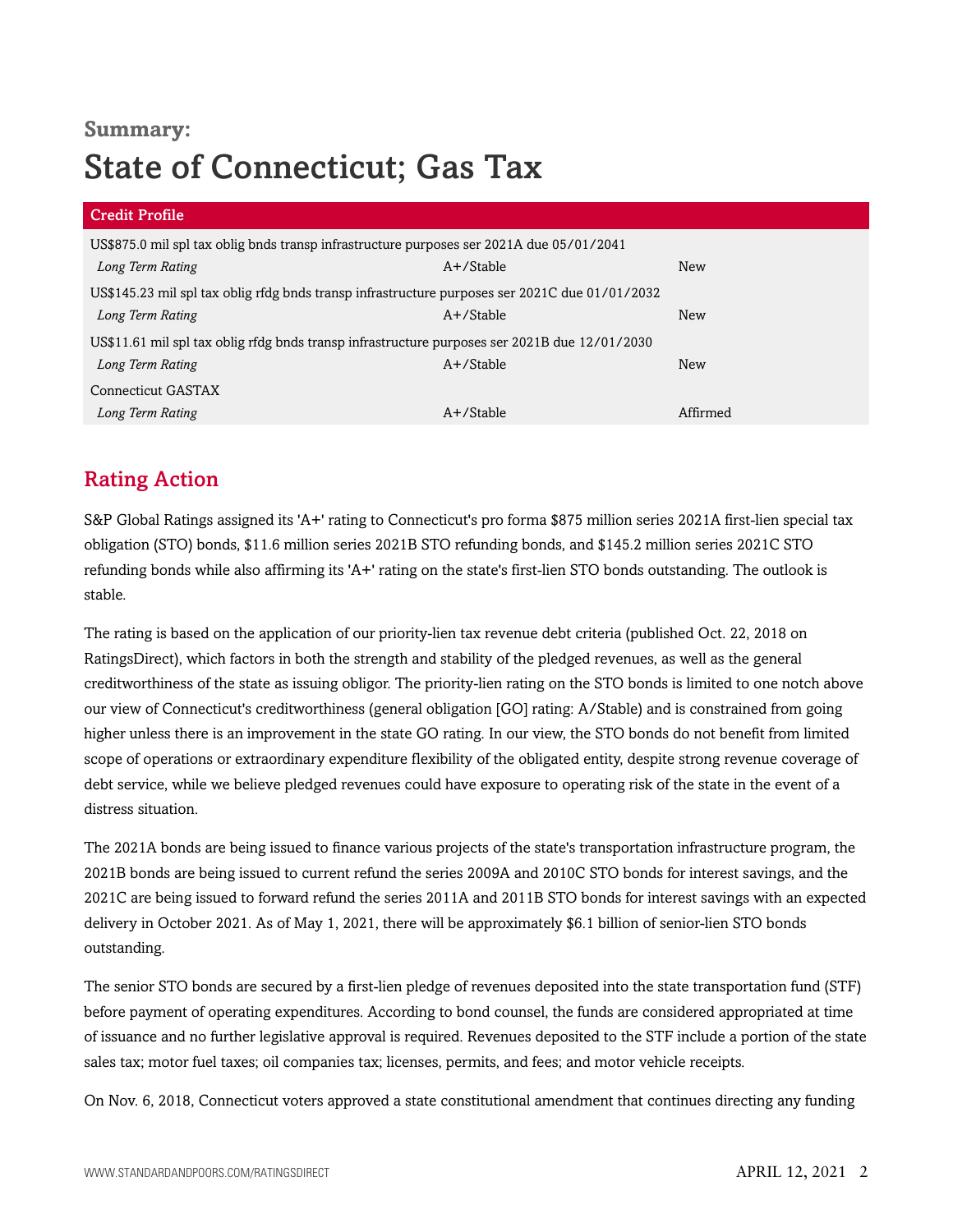sources to the STF, including motor fuels, oil company, and sales tax revenues, as long as the law authorizing the state to collect or receive them remains in existence. While the amendment adds a legal restriction against potential diversion of a portion of the pledged revenue stream, we believe it does not sufficiently mitigate the exposure of the STO rating from the operating risk of the state, as collector of the pledged taxes, to go beyond our one-notch upward limitation from the state rating.

#### Credit overview

Despite the effects of the pandemic, pledged revenues continue to demonstrate stability and generate strong debt service coverage (DSC). However, the STF is currently projected by the state to run a deficit this year that may be balanced with use of reserves available in the fund. An additional deficit is projected in 2022 (\$24 million) and in other outyears but must be balanced based on the state's balanced budget requirement. Efforts to balance the fund could require new revenue sources or a reduction in planned capital projects.

Finding revenue to fund the state's transportation infrastructure program continues to present a challenge. Despite the governor's proposal to reinstate tolls in the state, this did not achieve sufficient legislative support during the last biennium budget. In the current 2022-2023 biennium budget proposal, the governor is seeking a new highway use fee, a sales and use tax on cannabis sales, and a convenience fee on credit card transactions. In total, the measures are estimated to add \$50 million to the STF in fiscal 2023 and about \$100 million annually fiscal 2024 to fiscal 2026.

While the motor fuel tax remains the primary revenue source of the STF, sales and use tax is expected to surpass this in fiscal 2022 as the state continues to phase in this transfer of revenue until 2023. In our view, sales taxes, particularly derived from auto sales, have the potential to show more variation over the economic cycle than per-gallon fuel taxes or motor vehicle license fees, but they are also likely to grow faster over time. However, the direction of sales tax revenue to the STF has been adjusted over time and might remain so should the state enter periods of fiscal stress.

Despite these risks, the state has a demonstrated record of increasing revenues to the STF and sizing its capital program appropriately. Even with projected declines in pledged revenues in 2021, we expect coverage to remain strong and recover in subsequent years.

Key considerations in our assessment of the credit quality of the pledged STF revenues include:

- A very strong statewide diverse economic base of 3.6 million people generating the pledged revenues;
- Low volatility of pledged STF revenues, including a history of the state increasing motor fuel tax rates, fees, and allocations of pledged revenues, as well as establishment of a 2x rate covenant;
- Strong coverage and liquidity, despite sizable state debt issuance plans, and a strong 2.0x additional bonds test (ABT) for both first- and second-lien bonds, coupled with a fully funded debt service reserve (DSR) and a 2x rate covenant; and
- Strong senior-lien maximum annual debt service (MADS) coverage of 2.1x on \$718.6 million estimated debt service, occurring in fiscal 2023 after this sale based on 2020 revenues, which reflects a material decline in revenues as a result of COVID-19 and its economic impact. However, we expect MADS coverage to remain strong as revenues recover from their pandemic lows observed in 2020. While the bonds have a gross revenue pledge, we calculate coverage based on total net revenues less federal payments and interest income.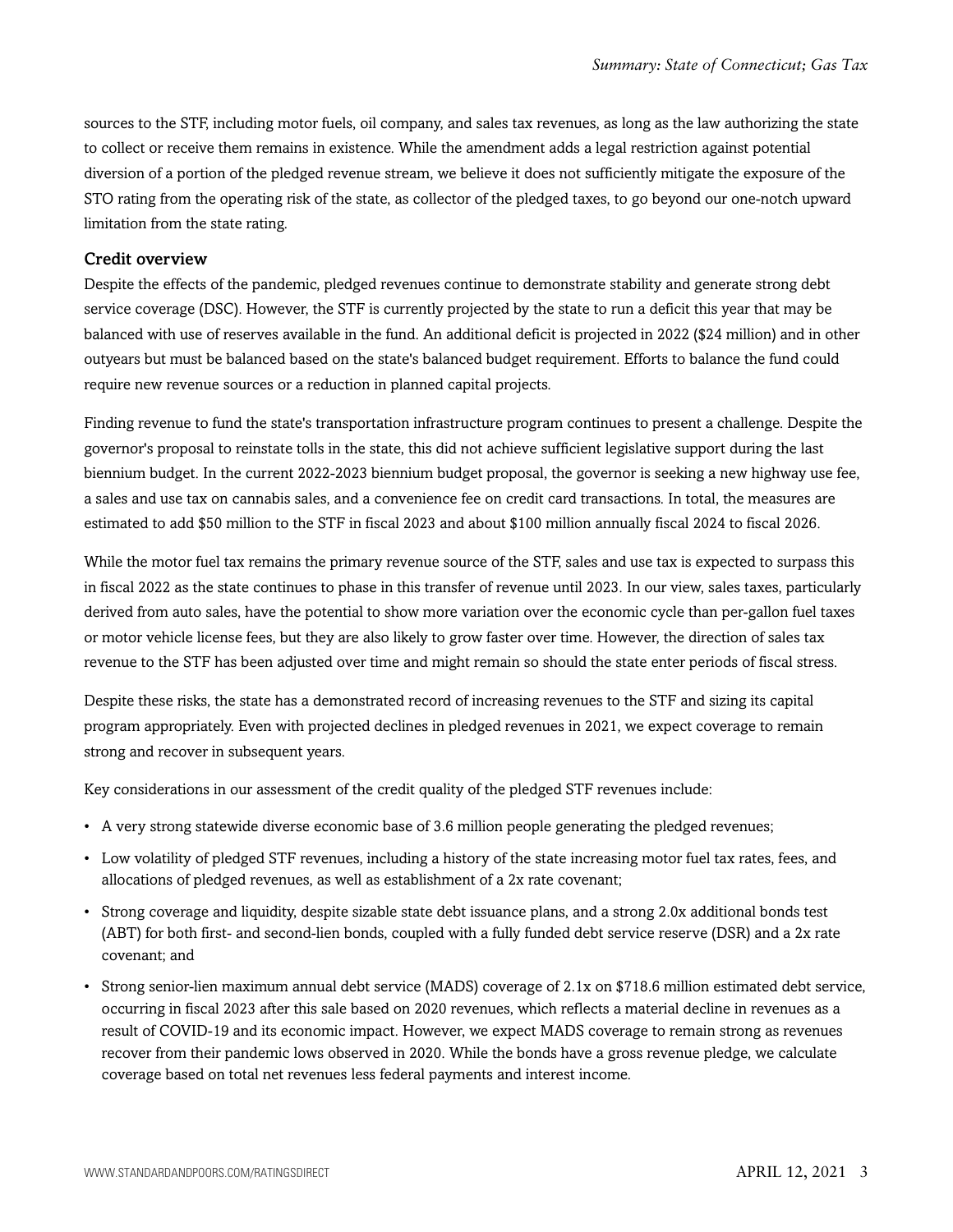The stable outlook on the bonds reflects that on Connecticut. Any rating action on the state would also affect these bonds, in tandem.

#### Environmental, social, and governance (ESG) factors

We consider Connecticut to have elevated social risks compared to the sector given its older population and higher cost of living. These demographic trends could present long-term credit risks to the state's economic and budgetary performance. However, we believe Connecticut's historically strong management and policy framework will help manage this risk. Environmental risks are considered above those of other states due to its 618 miles of coastline along Long Island Sound. Connecticut's shoreline roads and communities are at risk from rising sea levels. However, we view the state's governance risks as being in line with the sector as a whole and it has historically maintained a strong management and policy framework to respond to developing risks.

### <span id="page-3-0"></span>Stable Outlook

#### Downside scenario

A downgrade on the state GO rating would result in a downgrade on the STO rating. If the state relies on significant one-time measures to address its structural gap or if reserves deteriorate to low levels, as they were before the volatility transfer was implemented, we might lower the rating. We also note that the state's three-year average pension funding ratio is close to our threshold of 40%, and may result in further downward rating action if pension funding levels deteriorate. Alternatively, significant deterioration of the underlying credit characteristics of pledged revenues may also affect this rating.

#### Upside scenario

An upgrade on the STO rating would require an upgrade on the state GO rating. We could raise the rating if the state maintains near-term structural balance and strong reserve levels while continuing to reduce its long-term debt burden. We currently estimate that the majority of our debt ratios could remain at least one-third higher than the threshold triggering our one-notch lower rating over our outlook horizon. This threshold was first triggered at the end of fiscal 2017.

# <span id="page-3-1"></span>Credit Opinion

#### Revenue volatility: Low

We believe pledged revenue have will have low volatility based on a diverse mix of pledged transportation-related revenue, supplemented by increased allocations of state sales tax. Connecticut has made changes in its allocation of pledged revenue to the STF in recent years that, in general, have increased the overall amount of STO-pledged revenue and supported expansions of its transportation capital plan. In addition, a 2x rate covenant requires the state to increase pledged revenue if necessary.

Actual audited fiscal 2020 STF revenue--not including pledged Build America Bond (BAB) interest subsidy or interest earnings--was composed of what we view as a diverse mix of motor fuels taxes (31% of fiscal 2020 pledged revenues); general fund sales tax allocations (26%); motor vehicle receipts (primarily vehicle registration fees; 16%); oil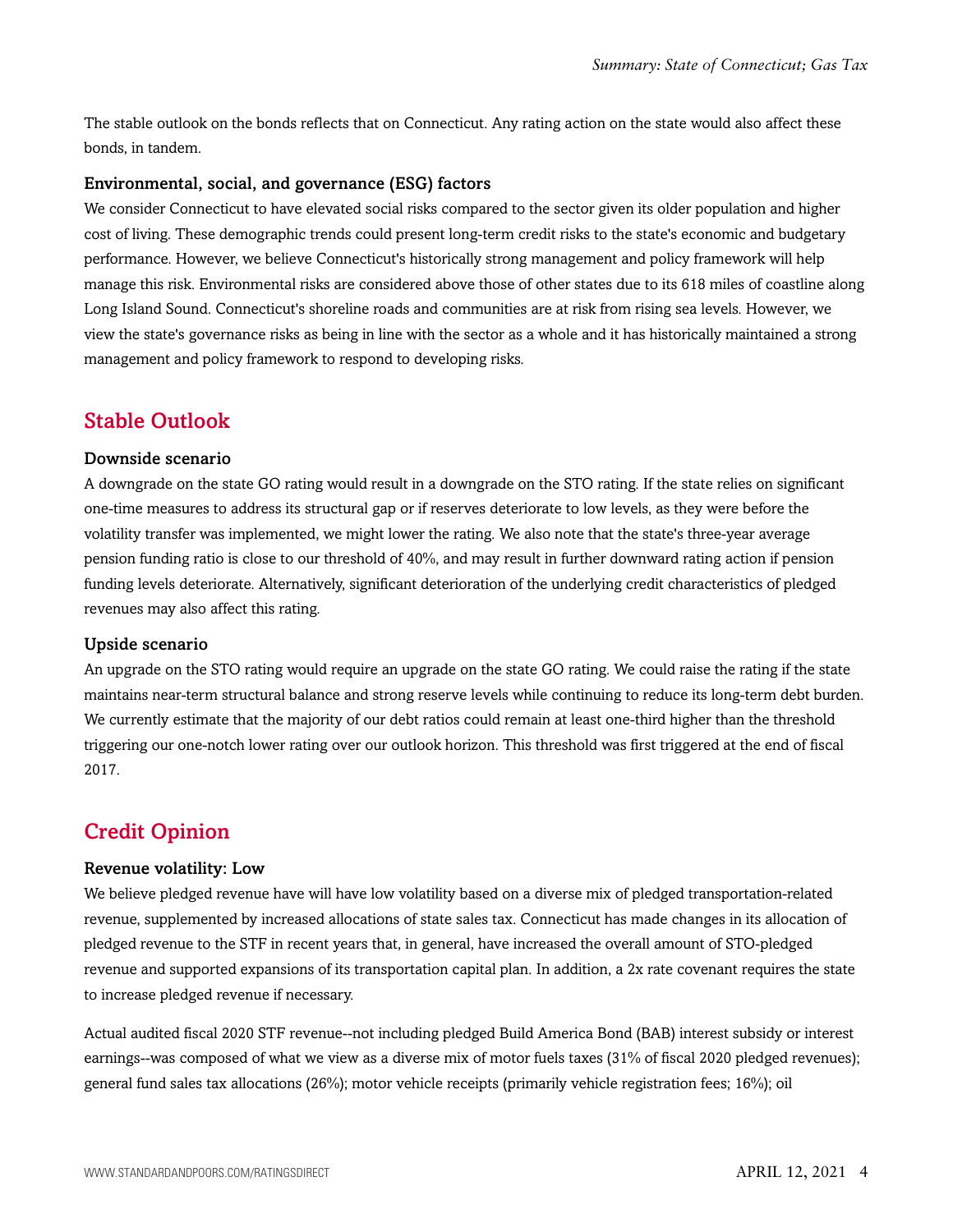companies' tax payments (15%); licenses, permits, and fees (8%); and sales tax from sales between individuals (5%), with these percentages not including the effects of legislative net fund transfers and refunds. The proportion of pledged revenue derived from sales tax increased when a new car sales tax allocation began to be phased in starting in fiscal 2019. Pledged revenues also include BAB federal interest subsidy payments and fund interest income, which we do not include in our DSC calculations.

Beginning in fiscal 2016, Connecticut made a statutory dedication of a 0.5% statewide general sales tax to the STF to be fully phased in during fiscal 2018, while the 2017 legislative session added dedicated sales and use taxes collected on the sale of new and used motor vehicles, to be phased in originally over five years beginning in fiscal 2021; this was accelerated into 2019 in the 2018 legislative session. Sales tax is projected to be about 40% of pledged revenues in 2023 when fully phased in.

In our view, sales taxes, particularly derived from auto sales, have the potential to show more variation over the economic cycle than per-gallon fuel taxes or motor vehicle license fees, but they are also likely to grow faster over time. While we expect revenues overall to increase with the additional allocation of sales tax, the STF experienced a small 0.6% dip in total pledged revenue in fiscal 2016 primarily due to lower oil company tax revenue. In fiscal 2016, there was a two-month \$35.2 million delay in the allocation of sales tax to the STF to provide general fund budget relief, and a further \$50 million budgeted reduction in sales tax allocated to the STF for fiscal 2017, also for budget relief. We believe that the state could make additional reductions in sales tax flowing into the STF in future years in the event of state budget stress, but following the Nov. 6 constitutional referendum, it could no longer reallocate motor fuels tax and other transportation-related revenues for state budget relief.

#### Coverage and liquidity: Strong

We calculate audited actual pledged revenues collected by the state comptroller for the fiscal year ended June 30, 2020--not including pledged BAB interest subsidy or interest earnings--covered proposed future senior-lien MADS of \$718.6 million, occurring in fiscal 2023 after this sale, to be a still-strong 2.1x, but improving to 2.3x in 2021, reflecting a revenue increase of 7.5% based on updated estimates. While the bonds have a gross revenue pledge, we calculate coverage based on total net revenues less federal payments and interest income. The obligations are also secured by a DSR that had a balance of \$654.1 million as of April 1, 2021.

The state projects annual DSC will remain at levels we view as strong through 2026, incorporating downward revenue projections and despite available authorizations of \$4.1 billion of new-money STO bonds subject to approval by the state's Bond Commission. The state plans to issue approximately \$875 million annually in new STO bonds amortized over 20 years between 2021 and 2026 including the 2021A bonds. The maintenance of strong coverage projected by the state is in part due to a rapid amortization schedule, with 57% of outstanding STO principal retired within the next 10 years, a declining debt service schedule, and the phase-in of additional sales tax as pledged revenue.

Connecticut has maintained annual DSC well above the 2.0x ABT requirement--ranging from above 3.0x for senior-lien bonds and 2.6x for combined senior- and second-lien bonds--since fiscal 2009. However, under current projections, allocated revenues, and anticipated additional debt issuance, the state projects annual DSC to decline to what we view as a still-strong 2.1x on senior-lien debt, absent new revenue, based on gross revenues. The state does not plan to issue additional debt under its subordinate lien.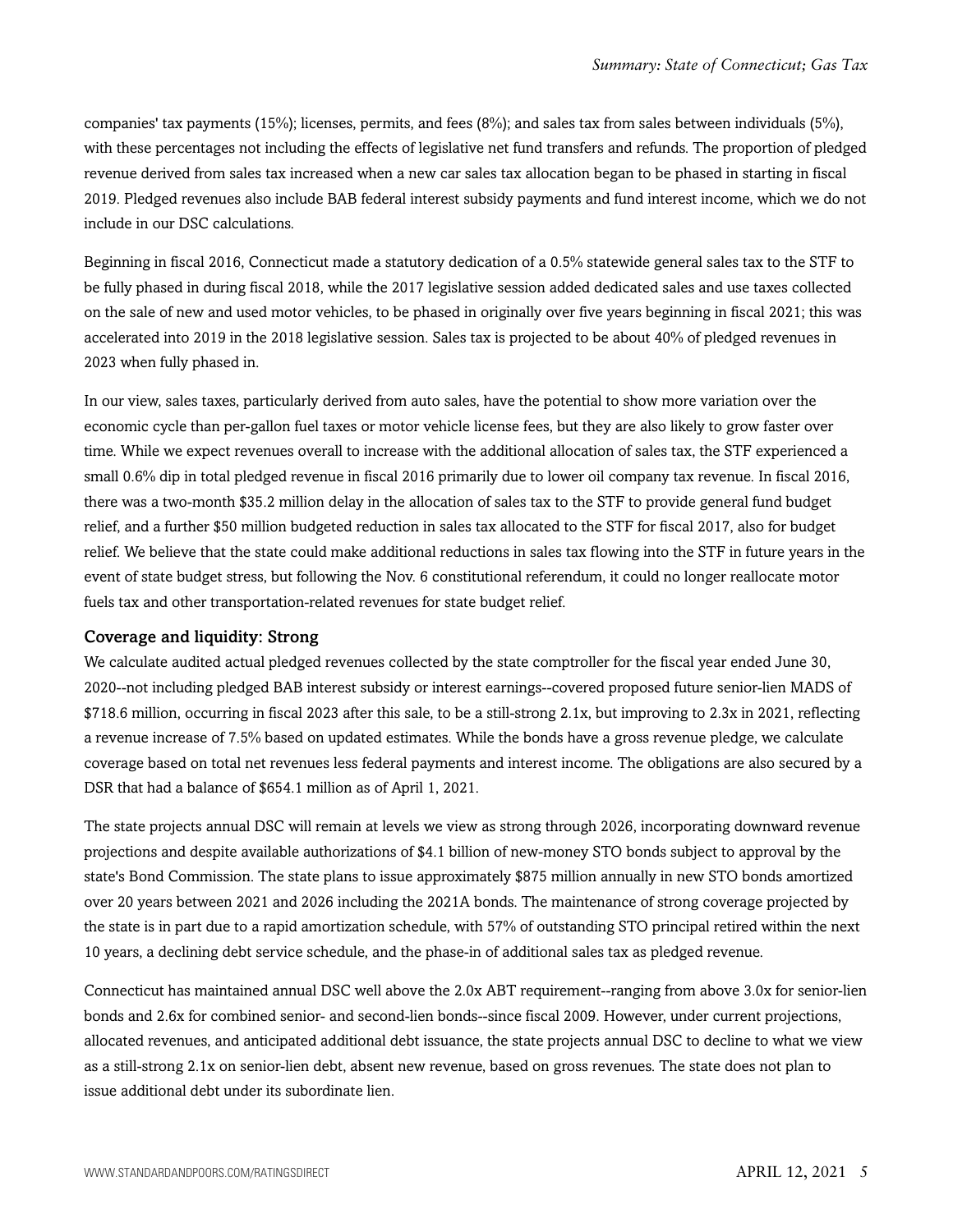#### Economic fundamentals: Very strong

In our opinion, Connecticut's economic profile makes it highly exposed to potential effects of the recession. Elements that exacerbate its exposure include 10 years of economic growth that lagged the nation, a high concentration in financial services employment, and a weak demographic profile.

Despite increased recessionary risks, very strong wealth and income levels remain a hallmark of the state's economic profile. In 2019, its per capita personal income was \$77,289 and 137% of the nation. However, its growth in personal income significantly slowed following the Great Recession to a compounded annual growth rate (CAGR) of 2.5% (2009-2018). Economic output has also lagged the nation the past five years with a real gross state product (GSP) CAGR of 0.91% compared with 2.43% for the nation. Connecticut experienced a greater decline in GSP than national GDP during the last recession, although annual growth was stronger than that of the U.S. in 2007 and in 2006 before the recession.

In our opinion, the state's economic performance in 2021 is expected to mirror that of the national trend. An improving vaccination outlook, a faster reopening schedule, and the \$1.9 trillion stimulus provided by the American Rescue Plan (ARP), which, along with a \$900 billion package approved in December under Coronavirus Response and Relief Supplemental Appropriations Act, all point to a seismic positive shift in the U.S. economic outlook relative to where it stood in December 2020. Our forecasts of real GDP growth for 2021 and 2022 are 6.5% and 3.1%, respectively, up from 4.2% and 3.0% in our December report, with our 2021 GDP forecast targeting the highest reading since 1984. As a result, with both business and consumer confidence well into expansion territory, we believe the U.S. economy is on the mend and now view the risk for recession over the next 12 months at 10%-15%, down sharply from the 20%-25% range in January, and around the U.S. economy's long-term unconditional recession risk average of 13%. (For more information see "Economic Outlook U.S. Q2 2021: Let The Good Times Roll," March 24, 2021).

A long-term challenge for economic growth reflects the state's population characteristics. Over the past five years, its population has experienced modest annual declines to an estimated 3.56 million residents in 2020. Like most of New England, it is aging faster than the rest of the country as prime working-age adults seek opportunities elsewhere, contributing to slower economic growth (see "Increasing Generational Dependency Poses Long-Term Social Risks To U.S. States' Fiscal And Economic Stability," published Feb. 24, 2020).

For more information on the state and its economy, refer to the most recent Connecticut GO article, published Dec. 7, 2020.

#### Linkage to state general creditworthiness

Because the state collects the pledged revenues, we view the rating on the transportation revenue bonds as linked to Connecticut's creditworthiness. In our establishment of a one-notch upward limitation on the transportation revenue bond rating compared to the state GO rating, we factored into our analysis our view that Connecticut provides critical public services. However, due to state constitutional restrictions on the use of pledged transportation revenue to the pledged STF, we believe revenue collection and allocation under state constitutional restrictions and the flow of funds are sufficiently removed from the entity's control so as to substantially mitigate operating risk and lead to a one-notch uplift from the state GO rating. Nevertheless, Connecticut does not, in our view, benefit from limited scope of operations or extraordinary expenditure flexibility, which we believe still exposes it to some operating risk in the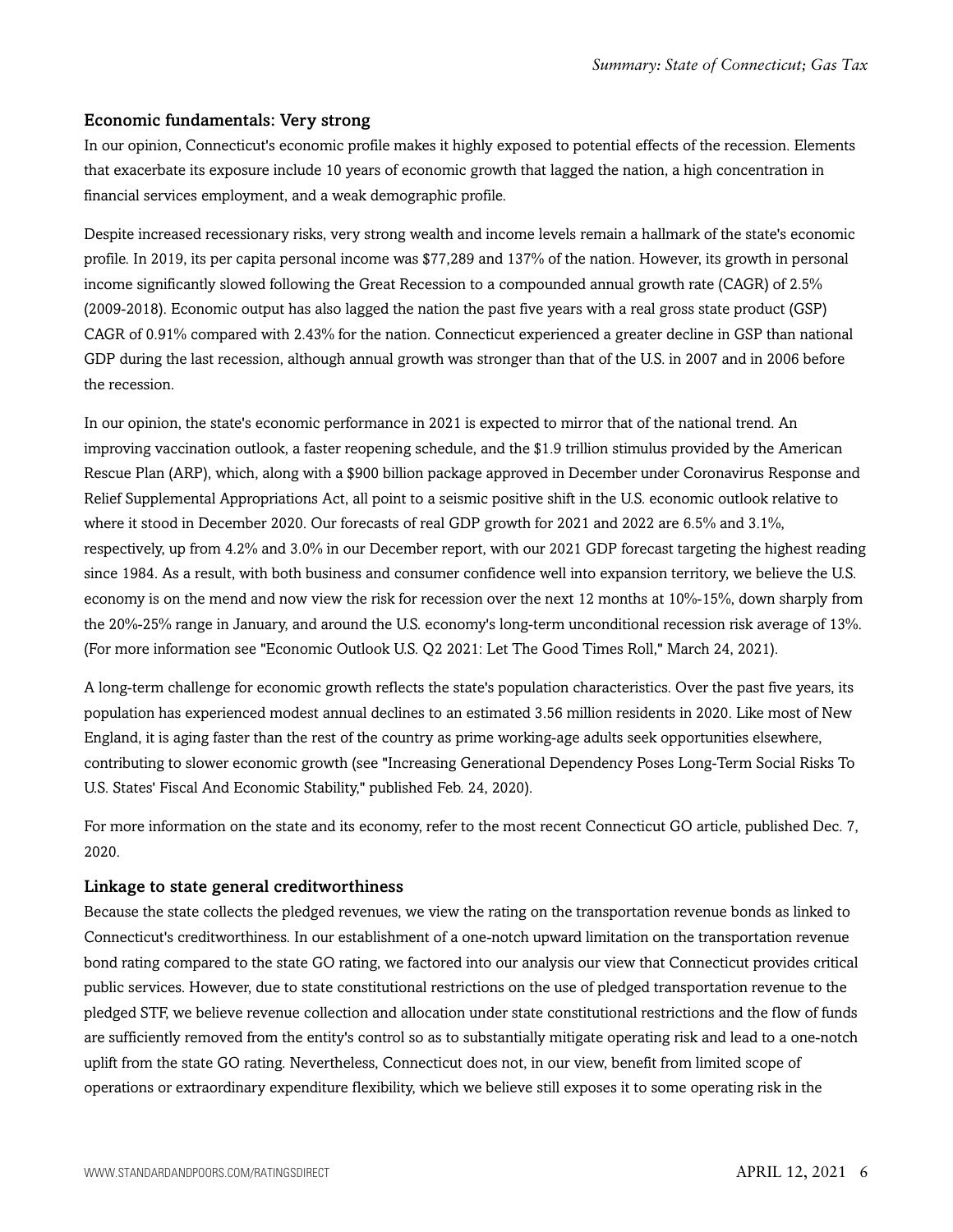<span id="page-6-0"></span>collection and distribution of pledge revenues.

### Related Research

Through The ESG Lens 2.0: A Deeper Dive Into U.S. Public Finance Credit Factors, April 28, 2020

| Ratings Detail (As Of April 12, 2021)       |                 |          |  |
|---------------------------------------------|-----------------|----------|--|
| Connecticut spl tax (BAM) (SEC MKT)         |                 |          |  |
| <b>Unenhanced Rating</b>                    | A+(SPUR)/Stable | Affirmed |  |
| Connecticut GASTAX                          |                 |          |  |
| Long Term Rating                            | $A+$ /Stable    | Affirmed |  |
| Connecticut GASTAX                          |                 |          |  |
| Long Term Rating                            | $A+$ /Stable    | Affirmed |  |
| Connecticut GASTAX (BAM)                    |                 |          |  |
| <b>Unenhanced Rating</b>                    | A+(SPUR)/Stable | Affirmed |  |
| Connecticut GASTAX (BAM)                    |                 |          |  |
| <b>Unenhanced Rating</b>                    | A+(SPUR)/Stable | Affirmed |  |
| Connecticut GASTAX (BAM) (SECMKT)           |                 |          |  |
| <b>Unenhanced Rating</b>                    | A+(SPUR)/Stable | Affirmed |  |
| Connecticut GASTAX (BAM) (SECMKT)           |                 |          |  |
| <b>Unenhanced Rating</b>                    | A+(SPUR)/Stable | Affirmed |  |
| Many issues are enhanced by bond insurance. |                 |          |  |

Certain terms used in this report, particularly certain adjectives used to express our view on rating relevant factors, have specific meanings ascribed to them in our criteria, and should therefore be read in conjunction with such criteria. Please see Ratings Criteria at www.standardandpoors.com for further information. Complete ratings information is available to subscribers of RatingsDirect at www.capitaliq.com. All ratings affected by this rating action can be found on S&P Global Ratings' public website at www.standardandpoors.com. Use the Ratings search box located in the left column.